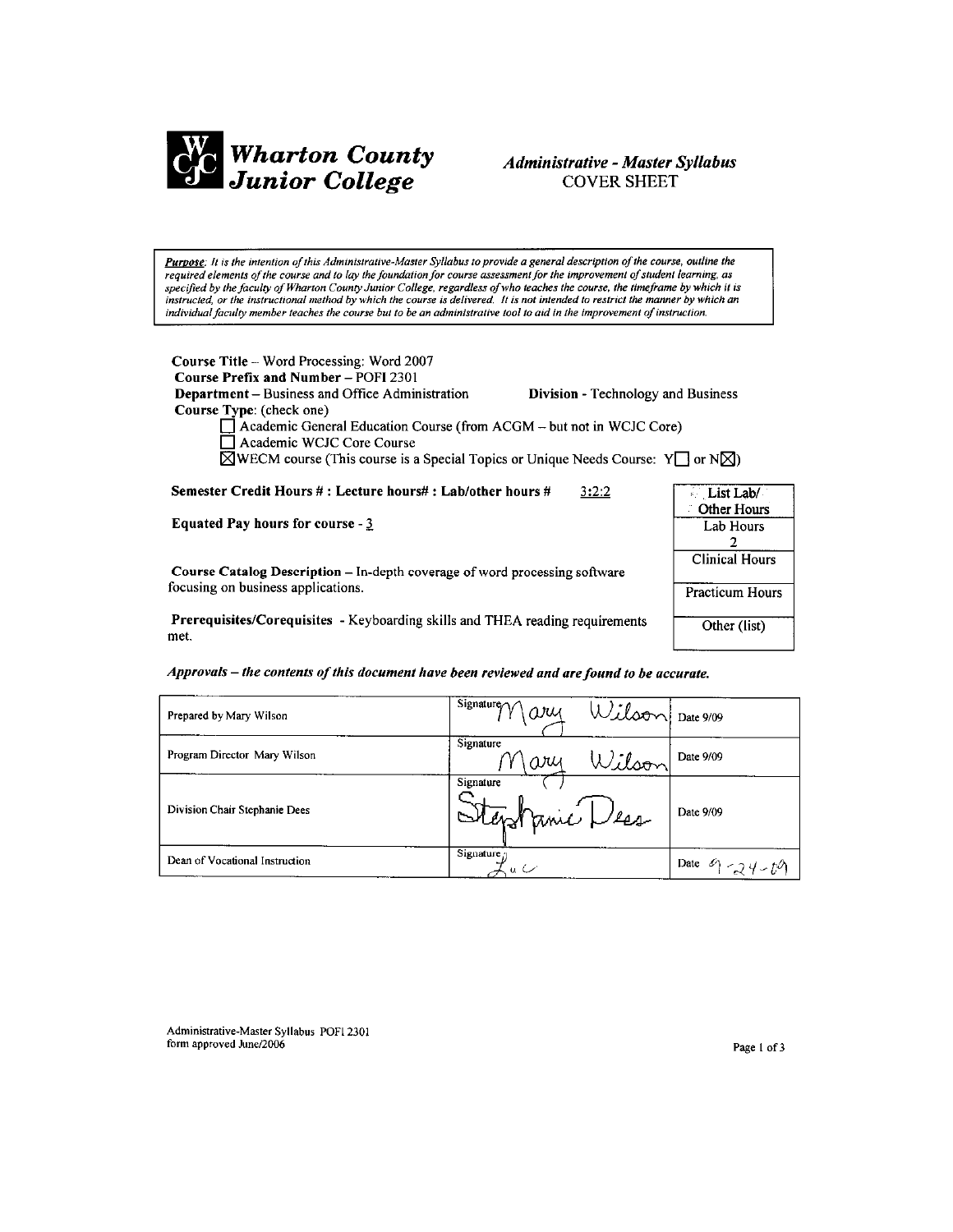

*Administrative - Master Syllabus*  POFI 2301

**I. Topical Outline** – Each offering of this course must include the following topics (be sure to include information regarding lab, practicum, clinical or other non lecture instruction):

*Upon successful completion of this course, the student will use Microsoft Word 2007 to:* 

- Create, select, and edit documents.
- Format characters and paragraphs.
- Utilize the spell checker, thesaurus and grammar check.
- Use left, right, hanging, and first line indention of paragraphs.
- Add borders to a document.
- Change top, bottom, left, right, inside, and outside margins.
- Set left, right, center, bar and decimal tabs.
- **Horizontally center tabbed columns.**
- Move or copy and paste text within a document or between multiple documents.
- Replace strings of text.
- Insert page, section, and column breaks.
- Add and modify page numbers.
- Create and edit headers and footers.
- Create, format, and edit tables.
- Create, edit, and format columns of text.
- Create and edit styles.
- Use templates to create documents.
- Use mail merge to create documents and labels.
- Create special effects for text using WordArt.
- Insert, move, and crop graphics.
- Create diagrams and charts.
- Format letters and memos.
- Create macros.

#### **II. Course Learning Outcomes**

| <b>Course Learning Outcome</b>                                                       | <b>Method of Assessment</b>                                                                                           |
|--------------------------------------------------------------------------------------|-----------------------------------------------------------------------------------------------------------------------|
| The student will be able to perform basic and<br>advanced word processing functions. | Ninety percent of students will correctly answer at<br>least 70% of the questions on a comprehensive<br>written exam. |

#### **III. Required Text(s), Optional Text(s) and/or Materials to be Supplied by Student.**

Required: *Microsoft Word 2007: A Professional Approach* by Hinkle. McGraw-Hill Publishing, 1st Edition, © 2008, ISBN 978.007.351.919.7.

One flash drive is required for this class to store the daily work and the student data files provided by the publisher. The instructor will provide a test disk for the hands-on application tests. The student will need 4 Scantron forms for taking the written tests along with a #2 pencil.

#### **IV. Suggested Course Maximum** - 22

**V. List any specific spatial or physical requirements beyond a typical classroom required to teach the course**. 22 computers with USB ports in the front, Laser printer, at least one color printer, desks for the computers and printers, internet access, and Microsoft Word 2007.